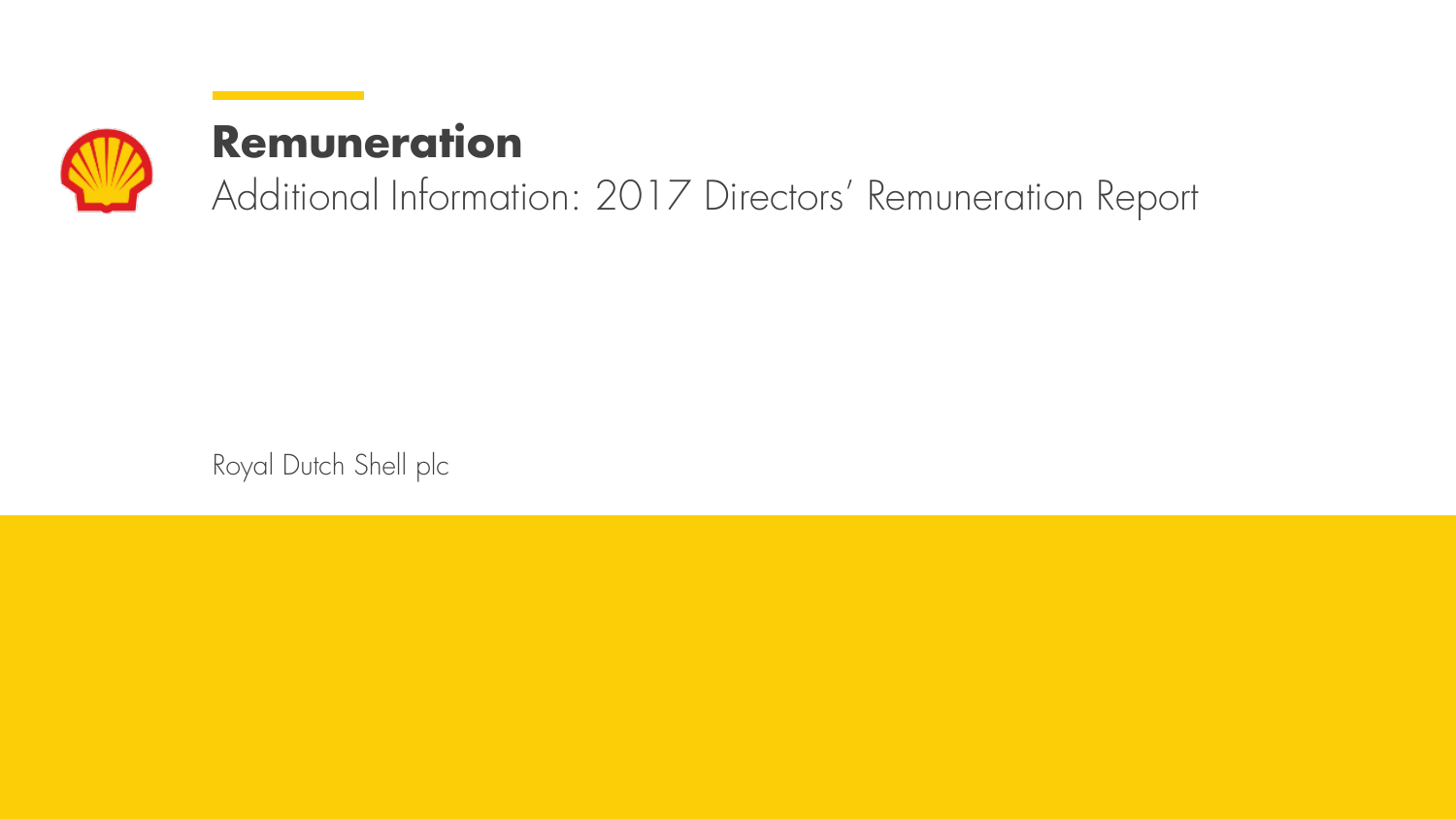#### **Definitions & cautionary note**

The companies in which Royal Dutch Shell plc directly and indirectly owns investments are separate legal entities. In this presentation "Shell", "Shell group" and "Royal Dutch Shell" are sometimes used for convenience where references are made to Royal Dutch Shell plc and its subsidiaries in general. Likewise, the words "we", "us" and "our" are also used to refer to Royal Dutch Shell plc and its subsidiaries in general or to those who work for them. These terms are also used where no useful purpose is served by identifying the particular entity or entities. ''Subsidiaries'', "Shell subsidiaries" and "Shell companies" as used in this presentation refer to entities over which Royal Dutch Shell plc either directly or indirectly has control. Entities and unincorporated arrangements over which Shell has joint control are generally referred to as "joint ventures" and "joint operations", respectively. Entities over which Shell has significant influence but neither control nor joint control are referred to as "associates". The term "Shell interest" is used for convenience to indicate the direct and/or indirect ownership interest held by Shell in an entity or unincorporated joint arrangement, after exclusion of all third-party interest.

This presentation contains forward-looking statements (within the meaning of the U.S. Private Securities Litigation Reform Act of 1995) concerning the financial condition, results of operations and businesses of Royal Dutch Shell. All statements other than statements of historical fact are, or may be deemed to be, forward-looking statements. Forward-looking statements are statements of future expectations that are based on management's current expectations and assumptions and involve known and unknown risks and uncertainties that could cause actual results, performance or events to differ materially from those expressed or implied in these statements. Forward-looking statements include, among other things, statements concerning the potential exposure of Royal Dutch Shell to market risks and statements expressing management's expectations, beliefs, estimates, forecasts, projections and assumptions. These forward-looking statements are identified by their use of terms and phrases such as "aim", "ambition', ''anticipate'', ''believe'', ''could'', ''estimate'', ''expect'', ''goals'', ''intend'', ''may'', ''objectives'', ''outlook'', ''plan'', ''probably'', ''project'', ''risks'', "schedule", ''seek'', ''should'', ''target'', ''will'' and similar terms and phrases. There are a number of factors that could affect the future operations of Royal Dutch Shell and could cause those results to differ materially from those expressed in the forward-looking statements included in this presentation, including (without limitation): (a) price fluctuations in crude oil and natural gas; (b) changes in demand for Shell's products; (c) currency fluctuations; (d) drilling and production results; (e) reserves estimates; (f) loss of market share and industry competition; (g) environmental and physical risks; (h) risks associated with the identification of suitable potential acquisition properties and targets, and successful negotiation and completion of such transactions; (i) the risk of doing business in developing countries and countries subject to international sanctions; (j) legislative, fiscal and regulatory developments including regulatory measures addressing climate change; (k) economic and financial market conditions in various countries and regions; (I) political risks, including the risks of expropriation and renegotiation of the terms of contracts with governmental entities, delays or advancements in the approval of projects and delays in the reimbursement for shared costs; and (m) changes in trading conditions. No assurance is provided that future dividend payments will match or exceed previous dividend payments. All forward-looking statements contained in this presentation are expressly qualified in their entirety by the cautionary statements contained or referred to in this section. Readers should not place undue reliance on forward-looking statements. Additional risk factors that may affect future results are contained in Royal Dutch Shell's Form 20-F for the year ended December 31, 2017 (available at [www.shell.com/investor](http://www.shell.com/investor) and [www.sec.gov](http://www.sec.gov/)). These risk factors also expressly qualify all forward-looking statements contained in this presentation and should be considered by the reader. Each forward-looking statement speaks only as of the date of this presentation, 03 May 2018. Neither Royal Dutch Shell plc nor any of its subsidiaries undertake any obligation to publicly update or revise any forward-looking statement as a result of new information, future events or other information. In light of these risks, results could differ materially from those stated, implied or inferred from the forward-looking statements contained in this presentation.

We may have used certain terms, such as resources, in this presentation that the United States Securities and Exchange Commission (SEC) strictly prohibits us from includina in our filinas with the SEC. U.S. Investors are urged to consider closely the disclosure in our Form 20-F, File No 1-32575, available on the SEC website www.sec.gov.

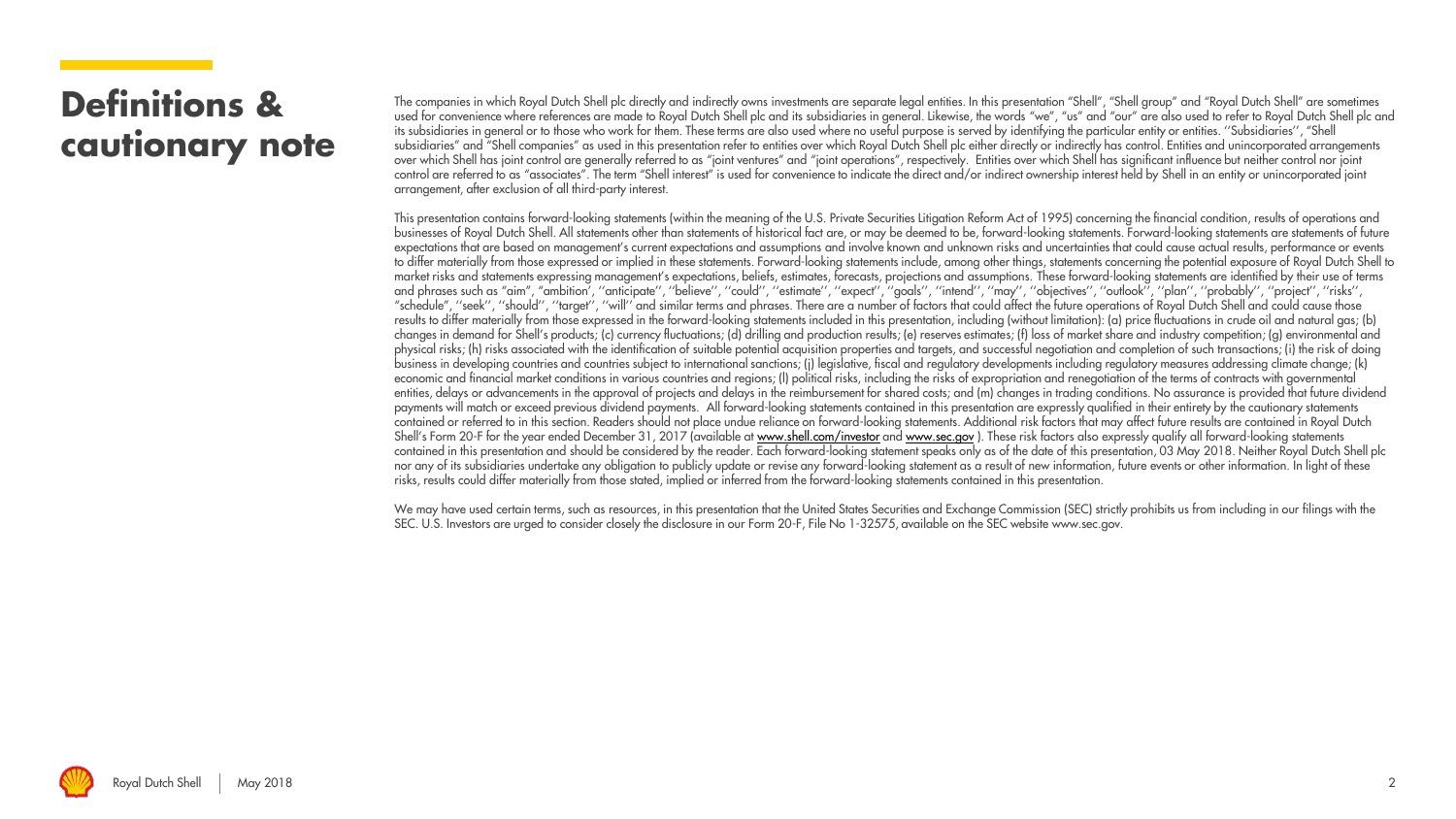## **Additional information relating to Remuneration**

Pakistan road tanker incident

The loss of lives in Pakistan was tragic and, to the best of our abilities, careful management attention has been given both to understanding the underlying causes and to doing the right thing for the impacted community. The events have been discussed at Board level, and we continue to assess the learnings we can draw from the incident. Meanwhile Shell Pakistan Limited has worked with aid organizations to provide rehabilitation, food and medical assistance as well as implementing a long-term relief plan for those impacted, in addition to having provided equipment to the treating hospital in the immediate aftermath of the incident. While Shell Pakistan Limited denied liability, it decided to pay a compensation order whose benefits are intended for the community, knowing how deeply the community has been affected and wanting to help.

REMCO has the responsibility of considering the CEO's overall safety leadership as it assesses his performance bonus. In doing so, it gives careful consideration to fatalities, alongside the overall scorecard outcome and other personal performance elements. For example, in 2015, the Committee applied downward discretion in respect of seven fatalities, six of whom were contractors. These contractors operated under the operational control of a Shell company, within our safety standards.

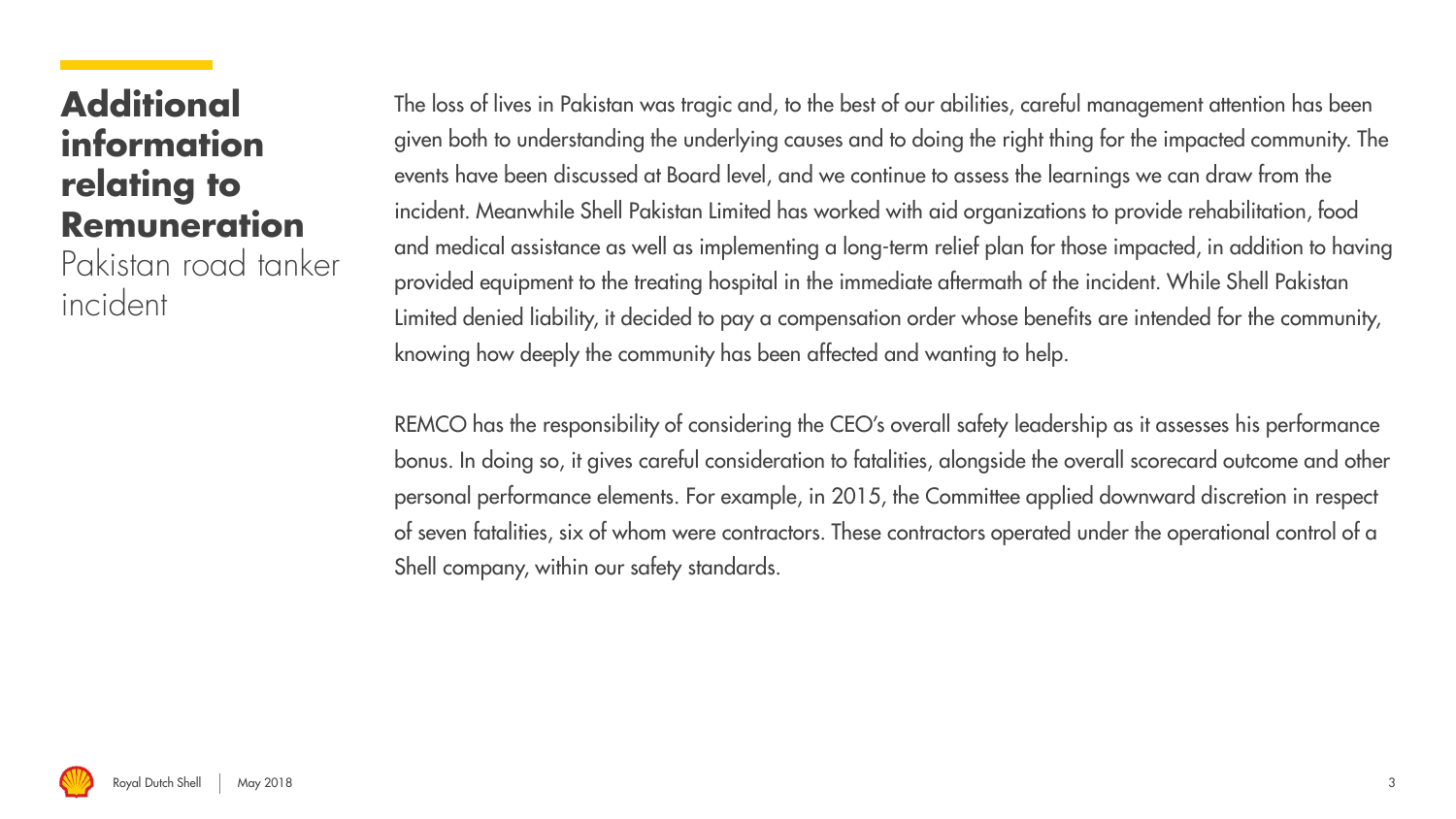## **Additional information relating to Remuneration**

Pakistan road tanker incident

The fatalities in Pakistan are no less tragic, but the context is different. The tanker which overturned was operated by a sub-contractor of Shell Pakistan Limited, outside of the operational control of Shell Pakistan Limited. Our safety reporting seeks to align accountability with control. The loss of the tanker driver's life in the incident that followed the vehicle overturning, is therefore considered to be outside of the Shell reporting scope. The scale of the separate and subsequent incident that occurred some time later, when people from a nearby village approached the accident site to collect fuel and more than 200 people died when the fuel ignited, with others seriously injured, is devastating.

In holding ourselves to account we apply consistent safety classifications that take operational control into account, as reported in the Shell Sustainability Report. In line with Shell's control framework, REMCO holds the CEO accountable for his overall safety leadership, including the fatalities of both employees and contractors that occur within the group's operational control. It distinguishes these from fatalities occurring under another company's control, even though our emotions do not. That is why the remuneration report does not refer to the Pakistan incident, while the CEO's review highlights it.

The public statements in relation to this incident are published at:

<https://www.shell.com.pk/media/news-and-media-releases-2017/road-tanker-fire-incident.html>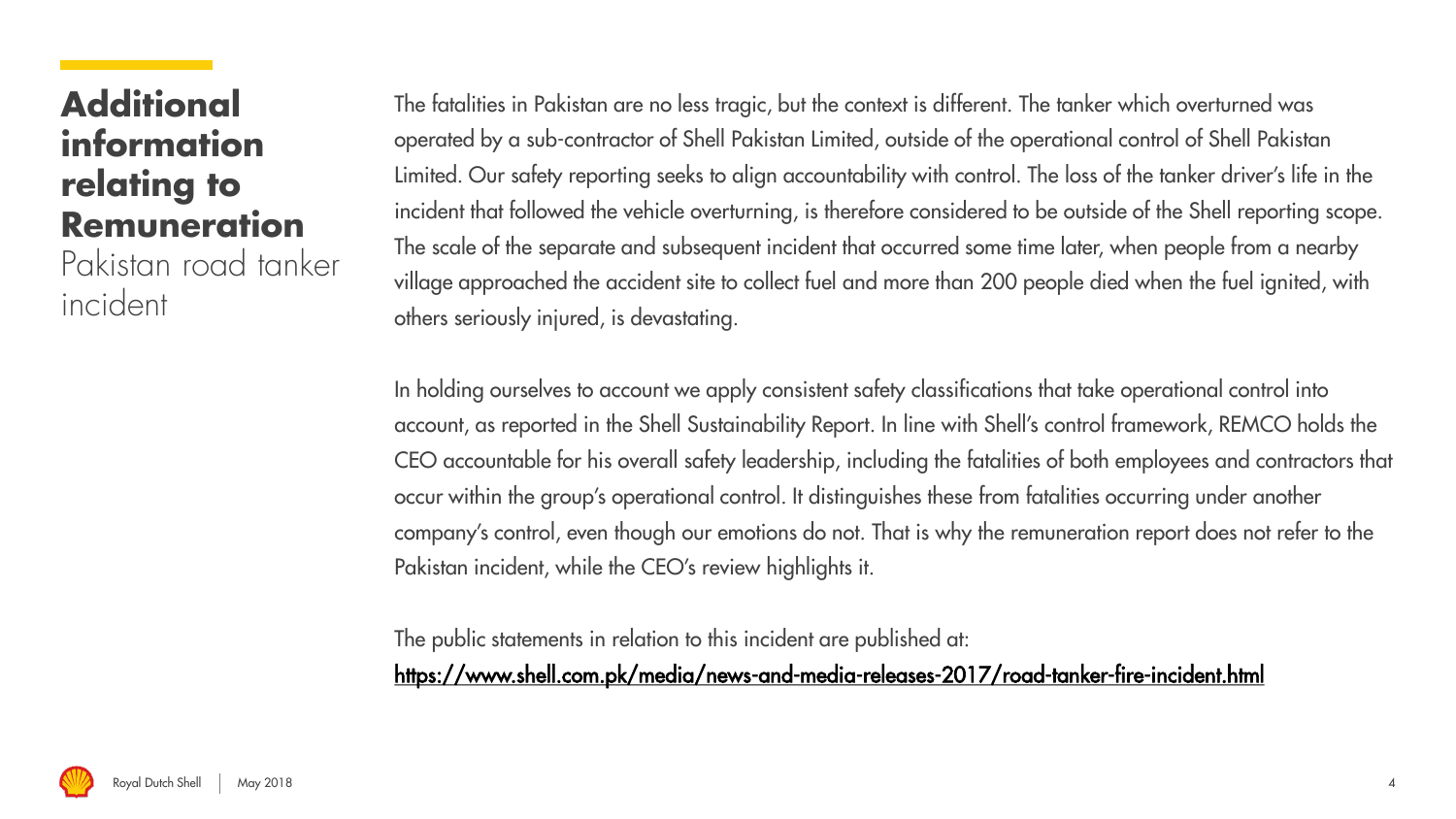## **Simon Henry 2017 bonus payment**

#### Outgoing CFO remuneration as disclosed in 2016 and 2017 Annual Report, in accordance with policy

- Annual base salary of  $\in$ 1,040,000; unchanged from 2016
- CFO target bonus as a % of salary: 120%
- Bonus for 2017 pro-rated for all service
- 50% delivered in cash; 50% in shares subject to 3 year holding period

#### 2017 performance context and decision made

- During the period Simon Henry was CFO a number of key divestments were announced, amongst others:
	- Divestment of a package of UK North Sea assets (up to \$3.8 bln)
	- Separation of the Motiva Joint Venture (\$2.2 bln balancing payment)
	- Divestment of our interests in Canadian oil sands (\$7.25 bln)
- After standing down as CFO Simon Henry was available to the incoming CFO and the Board to assist with the transition, until he left employment on June 30, 2017

#### 2017 bonus outcome calculation in line with 2017 directors' remuneration policy, approved by shareholders